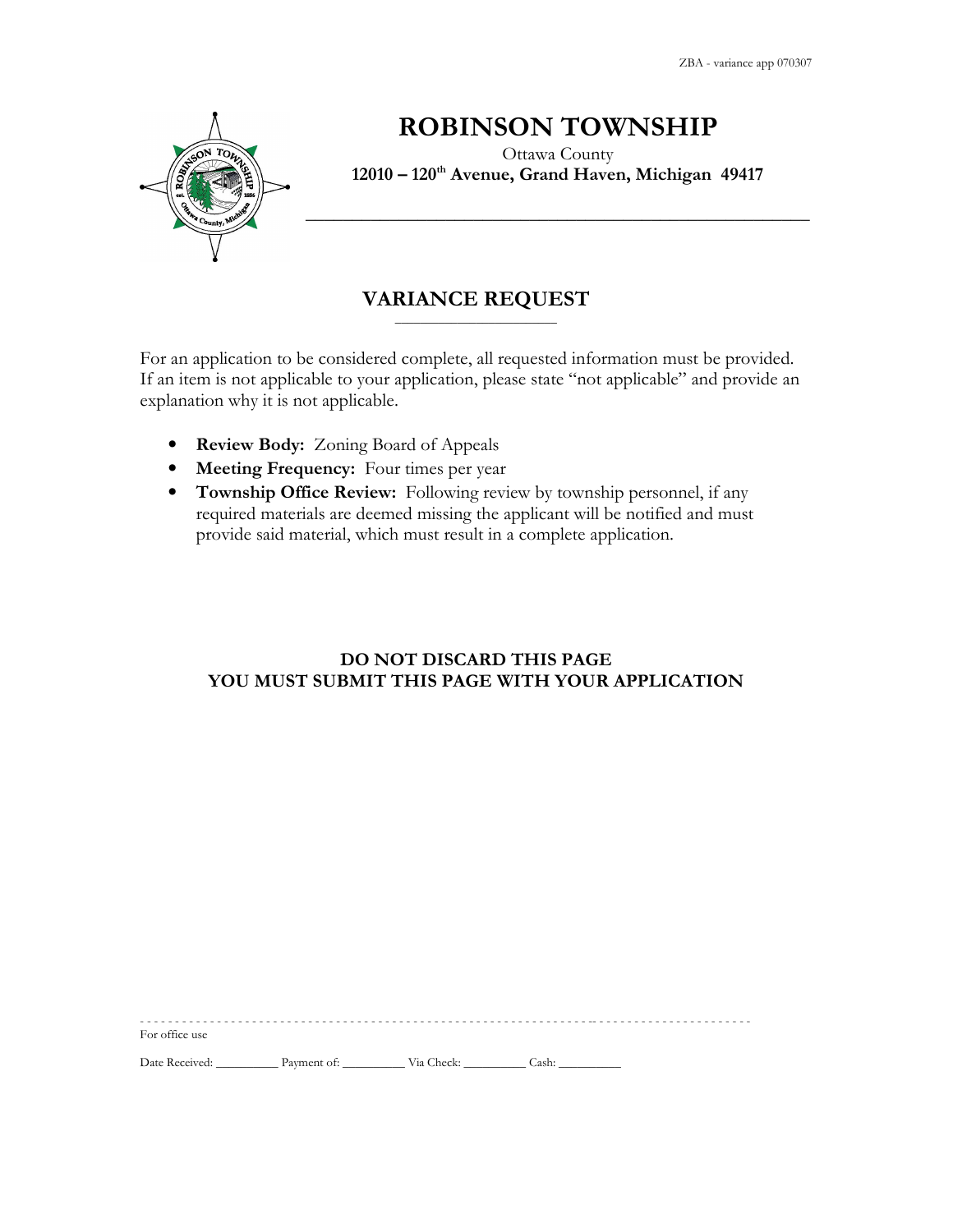ZBA - variance app 070307



## ROBINSON TOWNSHIP

Ottawa County 12010 – 120<sup>th</sup> Avenue, Grand Haven, Michigan 49417

\_\_\_\_\_\_\_\_\_\_\_\_\_\_\_\_\_\_\_\_\_\_\_\_\_\_\_\_\_\_\_\_\_\_\_\_\_\_\_\_\_\_\_\_\_\_\_\_\_\_\_\_\_\_

## ZONING BOARD OF APPEALS  $\overline{\phantom{a}}$  , and the set of the set of the set of the set of the set of the set of the set of the set of the set of the set of the set of the set of the set of the set of the set of the set of the set of the set of the s

## GENERAL INFORMATION:

The Zoning Board of Appeals (ZBA) consists of five residents of the Township who are appointed by the Township Board of Trustees. The ZBA is empowered by the Zoning Ordinance and state statute to grant variances to the requirements of the Zoning Ordinance upon findings of certain facts and/or conditions that exist. The ZBA is also empowered to make other decisions assigned to it by the Zoning Ordinance, upon certain findings and subject to specific requirements.

The Zoning Ordinance provides for three areas of Appeal:

- 1. A use or area (dimensional) variance;
- 2. An appeal of an Administrative decision; and
- 3. An interpretation of the Zoning Map or Zoning Ordinance text.

The ZBA cannot change the Zoning Ordinance text or the Zoning Map; this can only be performed by the Board of Trustees.

An area (dimensional) variance is granted upon a showing of "practical difficulty," generally created by a dimensional requirement in the Zoning Ordinance. The practical difficulty must apply to the property, not to the applicant. If granted, the variance is a license to violate a specific provision of the Zoning Ordinance. Area variances typically involve setbacks, height limitations, square footage requirements, bulk, lot area and other numerical standards in the Zoning Ordinance.

A use variance is granted upon a showing of "unnecessary hardship," which again must apply to the property and not the applicant. If granted, the variance is a license to use the property in a way not allowed by the Zoning Ordinance.

Section 40.6 of the Zoning Ordinance establishes standards which apply to all variances. Section 40.6 provides that neither an area variance or a use variance may be granted unless all of the following standards are met: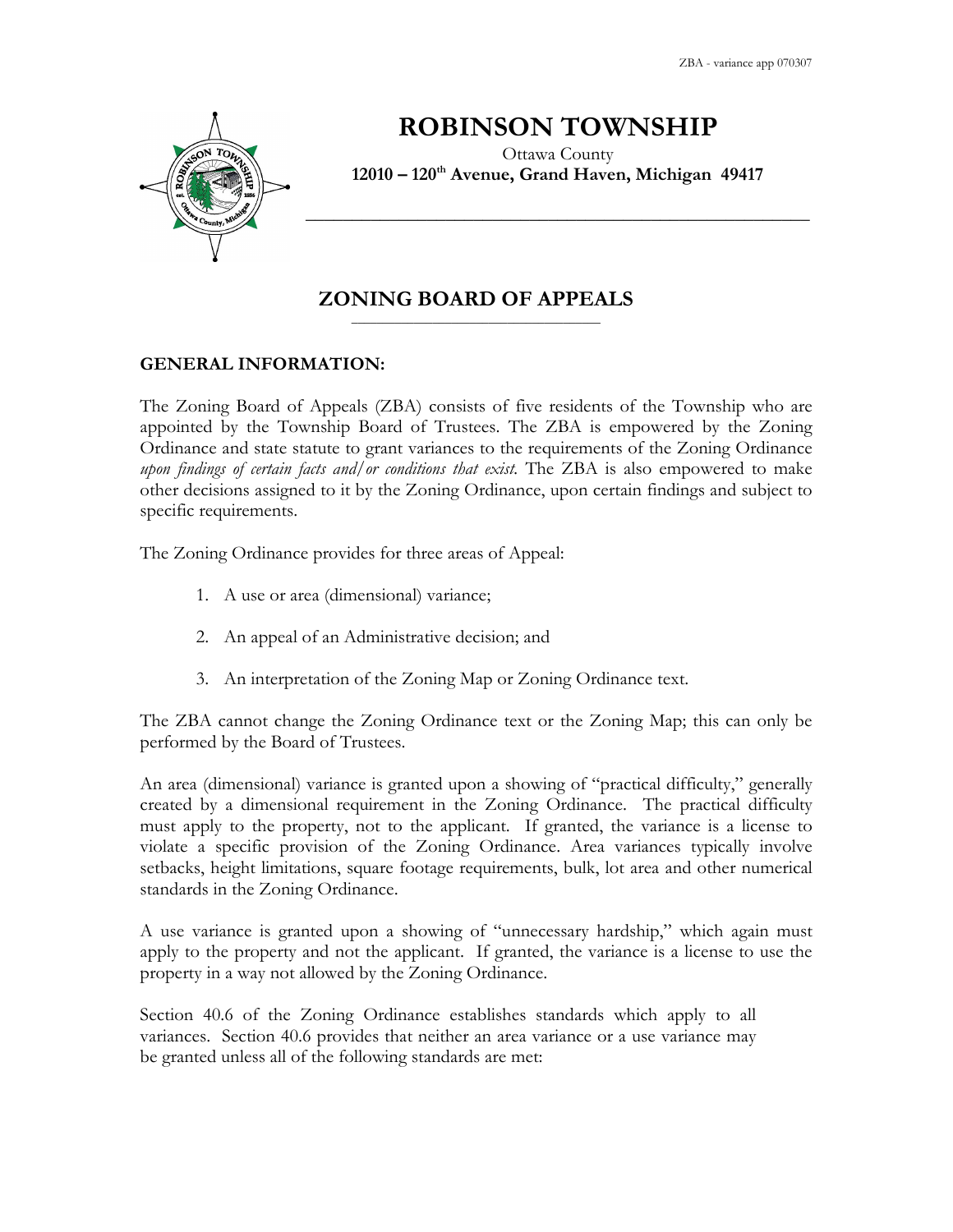- (A) There are exceptional or extraordinary circumstances or conditions applying to the property in question, as to the intended use thereof, that do not apply generally to other properties or classes of uses in the same zone.
- (B) Such variance is necessary for the preservation and enjoyment of a substantial property right similar to that possessed by other properties or classes of uses in the same zone. The possibility of increased financial return shall not of itself be deemed sufficient to warrant the granting of a variance.
- (C) Such variance, if granted, will not be of substantial detriment to adjacent property and will not materially impair the intent and purpose of this Ordinance or the public interest.
- (D) The condition or situation of the property or the intended use thereof is not of so general or recurrent a nature as to make reasonably practicable a general regulation for such condition or situation.

In addition to the above standards, the ZBA will consider whether the practical difficulty or unnecessary hardship was self-created by the applicant or the applicant's predecessor.

NOTE: The applicant or a representative is required to be present at the public hearing. The applicant will be notified as to the date and time.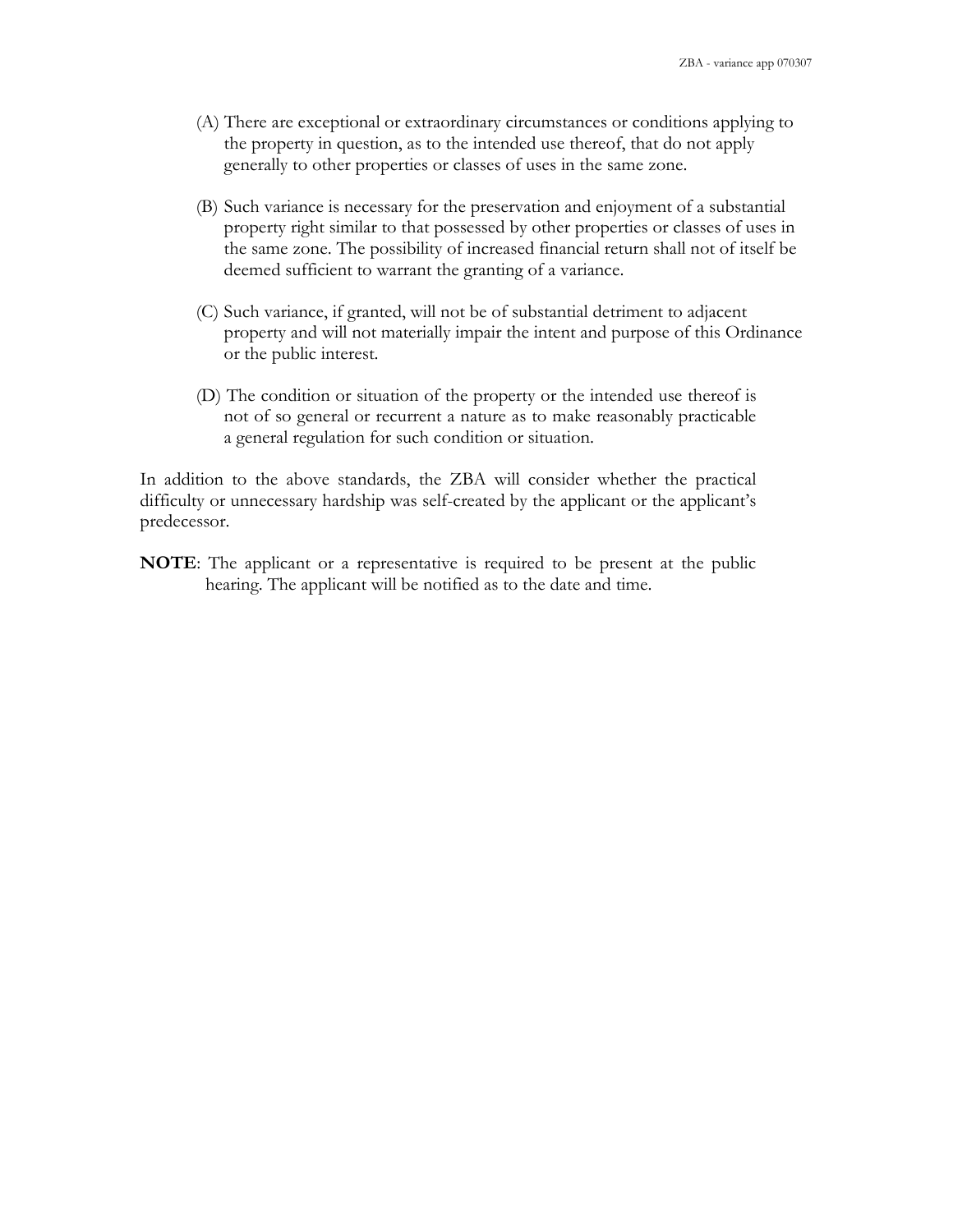ZBA - variance app 070307



## ROBINSON TOWNSHIP

Ottawa County 12010 – 120<sup>th</sup> Avenue, Grand Haven, Michigan 49417

\_\_\_\_\_\_\_\_\_\_\_\_\_\_\_\_\_\_\_\_\_\_\_\_\_\_\_\_\_\_\_\_\_\_\_\_\_\_\_\_\_\_\_\_\_\_\_\_\_\_\_\_\_\_

#### ZONING BOARD OF APPEALS APPLICATION  $\overline{\phantom{a}}$  , and the set of the set of the set of the set of the set of the set of the set of the set of the set of the set of the set of the set of the set of the set of the set of the set of the set of the set of the s

APPLICATION FEE: \$250.00 + ESCROW FEE

(Escrow fees cover additional Township expenses. Unused portion of an escrow account is returned to the applicant)

#### PROCEDURE:

| Subdivision: Lot Number: Lot Number:     |
|------------------------------------------|
| Parcel Size: Current Zoning of Property: |
|                                          |

NOTE: A survey of the property documenting accurate measurements must be provided. Should a variance be granted, the applicant must survey and stake the lot and any proposed buildings or structures to be constructed on it. In addition, the applicant may be required to post a performance bond or other performance guarantee in an amount to be determined by the Zoning Board of Appeals.